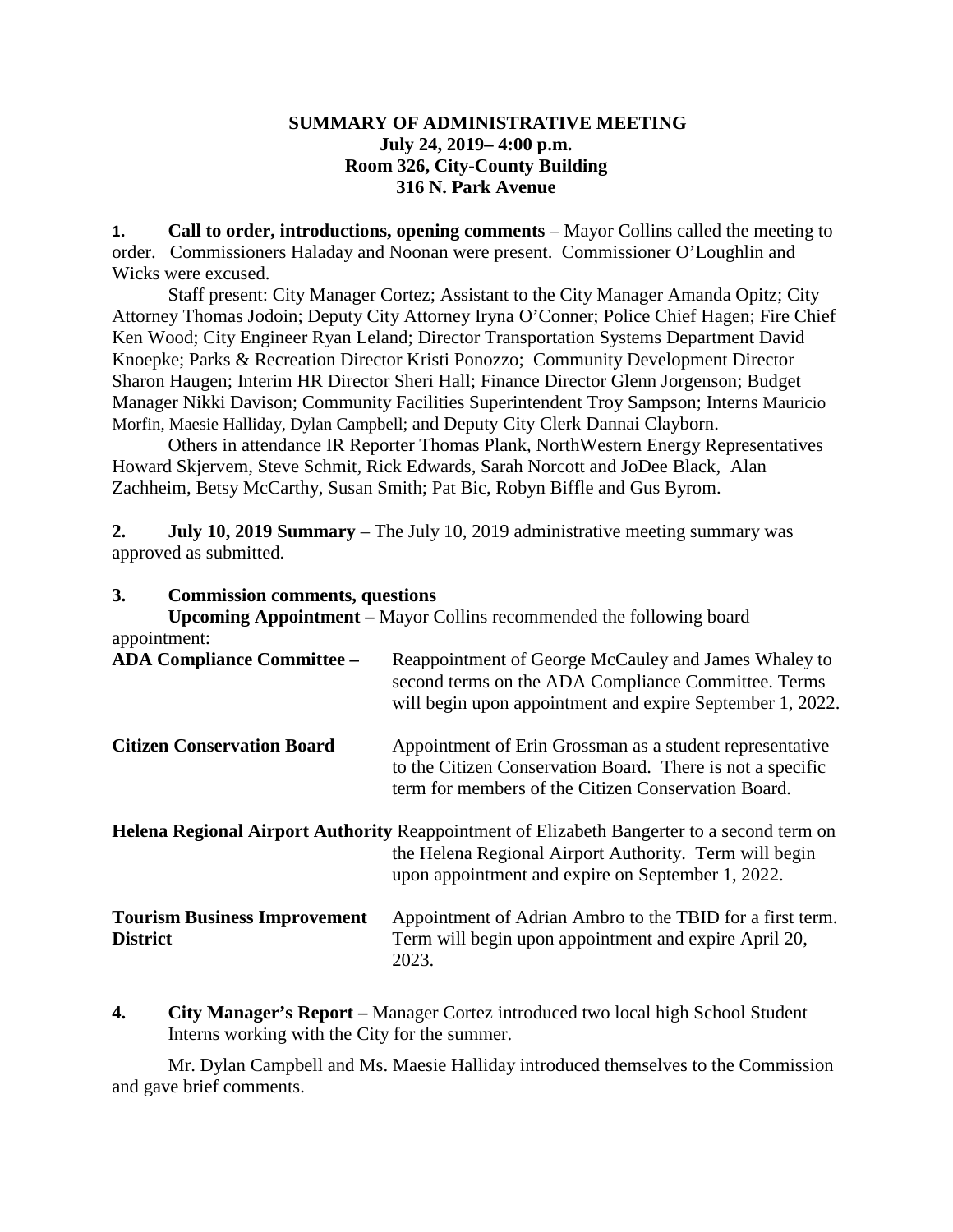Manager Cortez asked Transportation Systems Director Knoepke to give an update on the Downtown Parking project. A brief summary was given regarding the kiosks, meters, and mobile app installation and usage. Director Knoepke stated the parking on Front St, adjacent to 15<sup>th</sup> lot is now open, and the kiosk has been installed and is operational. Maintenance crews are currently working on power washing and clean up in the parking garages. Commissioner Haladay offered thanks to Director Knoepke and Supervisor Hewitt for all their efforts in the parking roll-out, and despite some glitches he was pleased overall with the project, and was confident the new parking options would benefit the City and those seeking to enjoy Downtown.

Manager Cortez invited all those interested to attend the introduction of the new Trolley Program on the July  $29<sup>th</sup>$  at 9:30am on  $6<sup>th</sup>$  Ave and North Last Chance Gulch. In addition, the Manager stated there will be a public discussion regarding the Sapphire Bar on August  $14<sup>th</sup>$  as an open dialogue to discuss concerns amongst businesses and residents in the area with relevant parties from the Sapphire.

Manager Cortez asked Commissioner Noonan to give an update of the Open Lands Meeting held on July 22<sup>nd</sup>. Commissioner Noonan stated had a large attendance, 23 groups were represented at the meeting, and the Commissioner felt there was a very constructive dialogue, and questions were answered as to the structure and role of the new working committee, which has been developed to deal with Open Lands issues. IT has been working on the new City of Helena website, and there would be options available for the commission to review. Manager Cortez gave an update on the CUP process as it compared to other cities within the State, and asked Community Development Director Haugen to give a full update on the research done by City staff. The comparison's included the cities of Bozeman, Butte, Kalispell, Billings, Missoula, and Great Falls. A matrix comparing all the different approaches by each City was given to the Commission to review, and this matrix would be brought to the Zoning Commission for discussion in the overall review and revision of the city's CUP process. Manager Cortez stated at this stage the information would be taken to all relevant parties for discussion and then a recommendation would brought forth to the Commission for further discussion and deliberation.

## **5. Department Requests –**

## **City Manager's Office** – **Department Reorganization – Ordinance Updating Organizational Structure by Amending Title 2, Boards, Departments and Officers,**

**Chapter 3, Departments of the City of Helena Code** – City Manager Cortez reported the proposal is to obtain City Commission guidance on the next steps, regarding the adoption of an ordinance updating the city department nomenclature and structure as follows:

1. The Administrative Services Department will be renamed the Finance Department.

2. Open Lands will be added to the title of the Parks and Recreation Department to read Parks, Recreation and Open Lands Department.

3. Civic Center operations division will move from the Community Facilities Department to the Parks, Recreation and Open Lands Department.

4. A new Transportation Systems Department will be created.

5. Streets, Shop and Fleet Services, Transit, Parking, Stormwater, and Right-of-Way Code Enforcement divisions will be placed within the Transportation Systems Department.

6. The Public Works Department is will be comprised of Utility Maintenance, Water, Solid Waste/Recycling, City Engineer and Wastewater Treatment Divisions.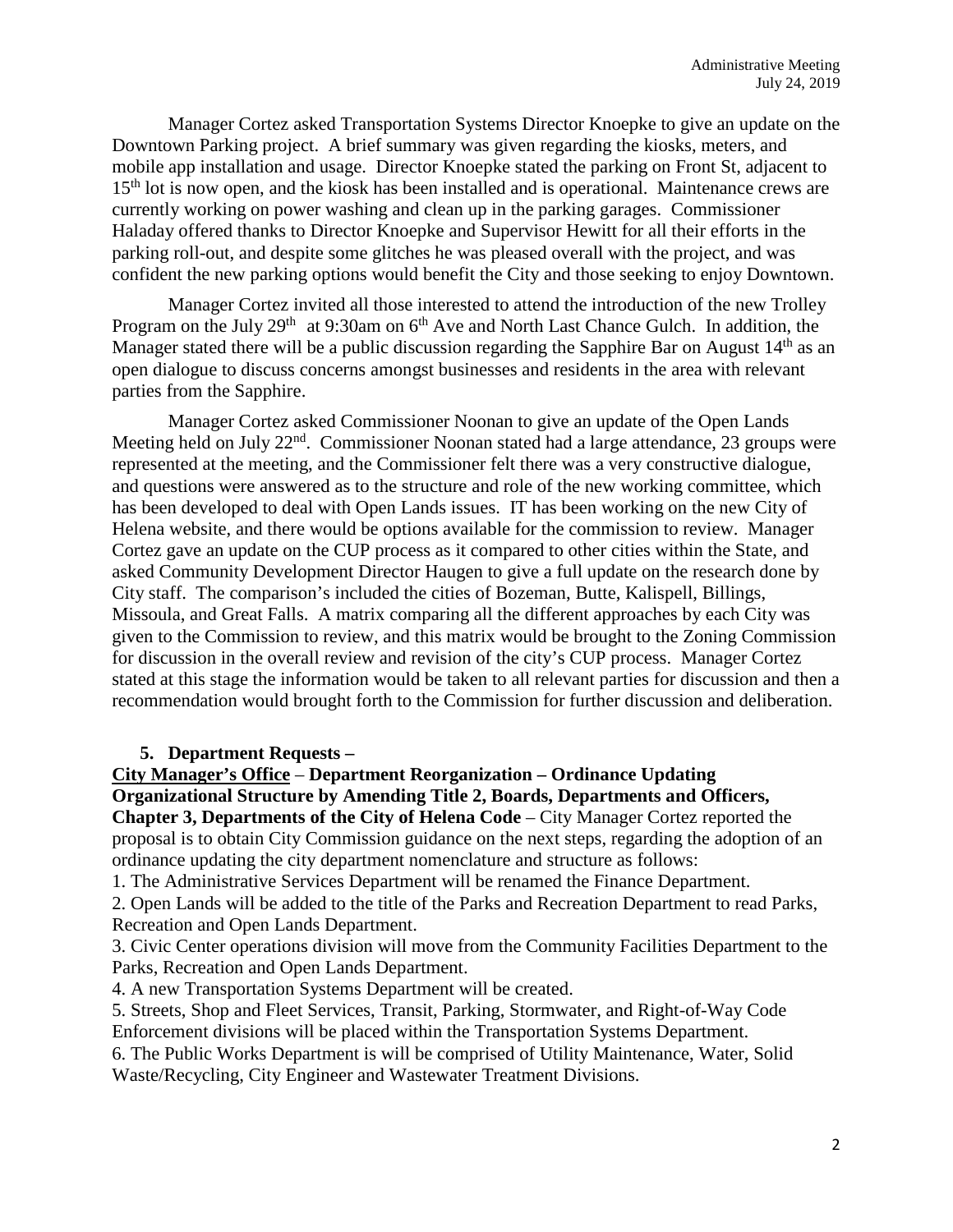If the commission concurs with the proposed renaming and reorganization, staff recommends that the Commission direct staff to bring the proposed ordinance for Commission consideration at first passage and set a public hearing date. The draft ordinance was included in the meeting packet.

The Manager gave a summary as to why the restructuring of the departments, stating there would be greater accountability, consistency of service, and a formalizing of processes would occur by the reorganization of the relevant departments. The Manager stated there would be further changes within departments, but at this time there would

Commissioner Noonan stated for the record he would support the movement of this proposal to a formal agenda and meeting.

Mayor Collins asked for public comment, none was received.

Attorney Jodoin confirmed for the record some minor revisions would occur, but the item would be brought forward to a formal hearing in front of the Commission. There was consensus by the Commission.

**City Attorney--KCAP Park Disposal – Authorize disposal by soliciting request for redevelopment –** Attorney Jodoin reported the Commission approved the disposal of KCAP Park by authorizing auction sale to the highest bidder on January 29, 2019 (Resolution No. 20508). At auction, held on February 28, 2019, Firetower, LLC., submitted the winning bid of \$30,500.

Subsequently, on March 7, 2019, the City and Firetower, LLC., entered into an Agreement to Sell and Purchase ("Agreement") the property. Pursuant to the Agreement, closing was to occur within sixty (60) days. Firetower, LLC., was unable to timely complete closing and on June 25, 2019, the City notified the buyer's agent that the City believed Firetower LLC., was in breach of the Agreement and the City would not complete the sale.

Subsequent to the original disposition authorization of KCAP Park, the Commission expressed the desire to determine the preferred method of disposal of city-owned property on a case-by-case basis with initial consensus determined at an administrative meeting.

The Commission now has an opportunity to reevaluate its decision with respect to what method the Commission wishes to utilize for disposition of KCAP Park. However, if the Commission wishes to utilize any other method of disposal than what was authorized by Resolution No. 20508, the Commission would have to recommence the disposal process in accordance with Section 1-4-17 of the Helena City Code. This process entails a new resolution of intention, notice by mail to all property owners within three hundred feet of the exterior boundaries of the property considered for disposal, a legally noticed public hearing, and adoption of a resolution authorizing a new method of disposition.

The objective is to obtain Commission guidance on the Commission's preferred method of disposition of KCAP Park. Staff recommends utilizing the same methodology as the "Old Bus Depot." Namely, authorizing disposal of KCAP Park by soliciting requests for proposals for its redevelopment. A resolution of intention to that effect is presently before the Commission for its consideration at the July 29, 2019, regular meeting.

Staff was seeking the Commission come to a consensus on moving the property forward to a public hearing for re-consideration as a surplus property. There was a consensus to move forward with the disposal of the surplus property.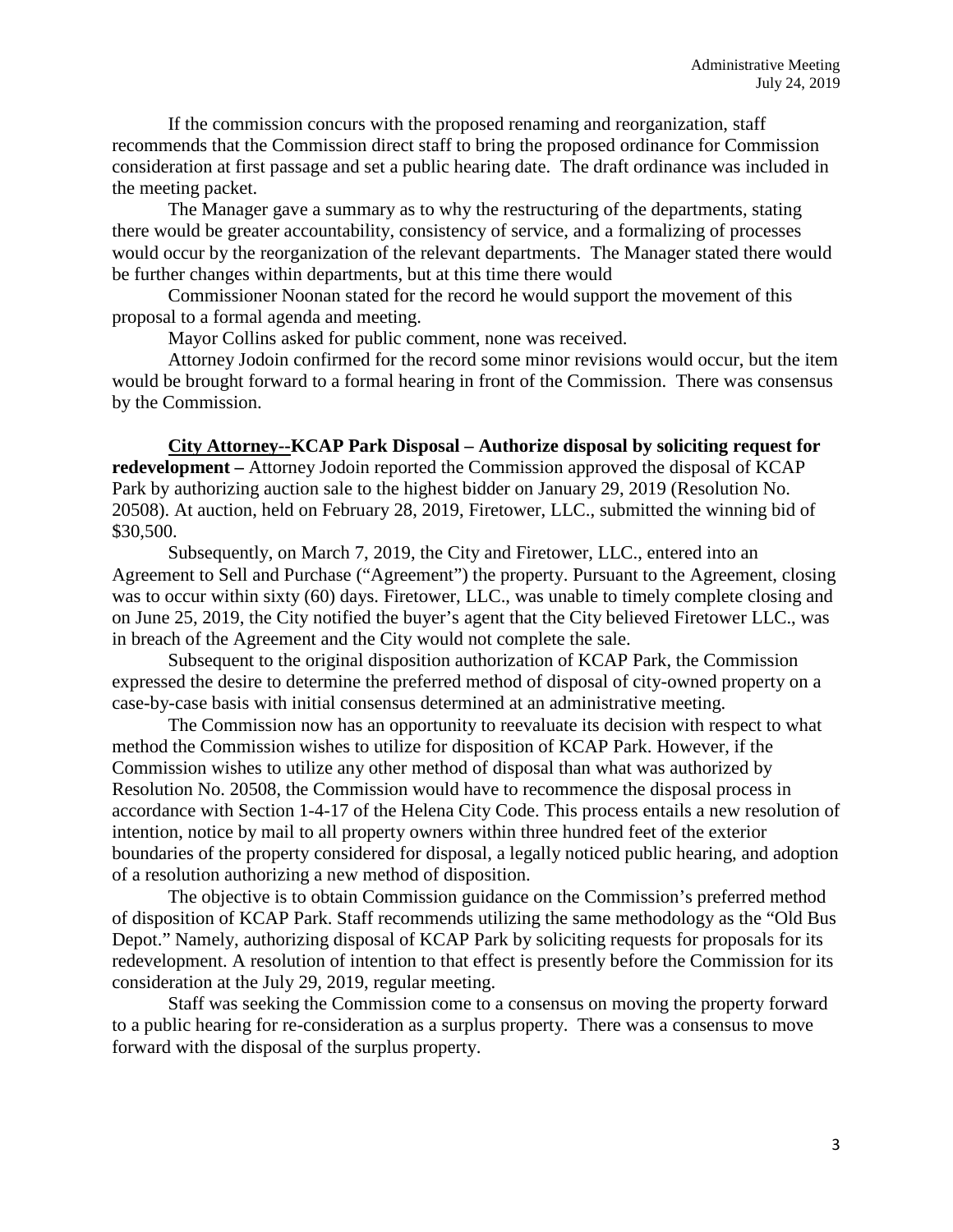**City Attorney--Resolution encouraging creation of voluntary outdoor smoke-free areas and enhanced practices to reduce outdoor secondhand smoke exposure in public areas --**Attorney Jodoin reported the Commission first considered a proposal to regulate outdoor smoking near indoor public places at the July 25, 2018, administrative meeting. At that meeting the Commission's consensus direction to staff was to draft an ordinance that would amend the preclusion of smoking within a "reasonable distance of indoor public places" found in Section 4- 13-5, Helena City Code (now codified at 5-1-4(B)), to prohibiting outdoor smoking within thirty feet (30') of indoor public places.

At the September 19, 2018, administrative meeting the Commission considered a draft ordinance regarding Sale of Tobacco which added Chapter 14 (now Chapter 2) to Title 4 and a draft ordinance regarding smoking distance. Following public comment received regarding these issues, the Commission decided to advance the Sale of Tobacco ordinance to first passage. However, the Commission directed the then Interim City Manager to work collaboratively with the Helena community to refine the draft of the smoking distance ordinance. Following that direction, the Interim City Manager facilitated the creation of the Outdoor Smoking Workgroup, consisting of public health officials, city staff, and business representatives. The Workgroup met several times between November 2018 and May 2019. The result of that process is the attached draft resolution that encourages creation of voluntary outdoor smoke-free areas and enhanced practices to reduce outdoor secondhand smoke exposure in public places.

The draft resolution does not create a substantive regulatory environment but rather encourages businesses within the city to adopt smoke-free practices so that outdoor smoking near public access entrances, exits, windows, and ventilation systems is discouraged. The draft resolution also commits the City to undertake community awareness and education efforts regarding outdoor smoke-free practices.

The proposal is to obtain Commission guidance on the next steps regarding the City's adoption and implementation of the above-referenced resolution, if any. Staff recommends that if the City Commission desires to proceed, this resolution be placed on the next available regular commission meeting as a regular item.

A new version of the resolution was given to the Commission, which differed in only minor language revisions, after the public packet was posted.

Nathan Wellington, Tobacco Specialist for Lewis & Clark County spoke about the importance of the resolution and asked the Commission for their support.

Bruce McCullough, Tri-County Licensed Beverage Association member, stated the process of this workgroup was in every way a positive one, and spoke in full support of moving forward with the resolution.

Cathy Burwell, Helena Chamber of Commerce, spoke in favor of adoption of the proposed resolution, echoing Mr. McCullough's comments about the positivity of the process by all relevant parties throughout. Ms. Burwell stated the Chamber is in full support of the resolution and offered assistance in additional steps going forward should the City choose to adopt it.

Thom Propp, representative of Town Pump, spoke in favor of the resolution. Mr. Propp stated as a business community representative on the workgroup, he felt the openness of the process and collaborative efforts of all involved has generated a large amount of support from local business owners.

A consensus of the Commission expressed support for moving the item forward to the next Commission Meeting for approval.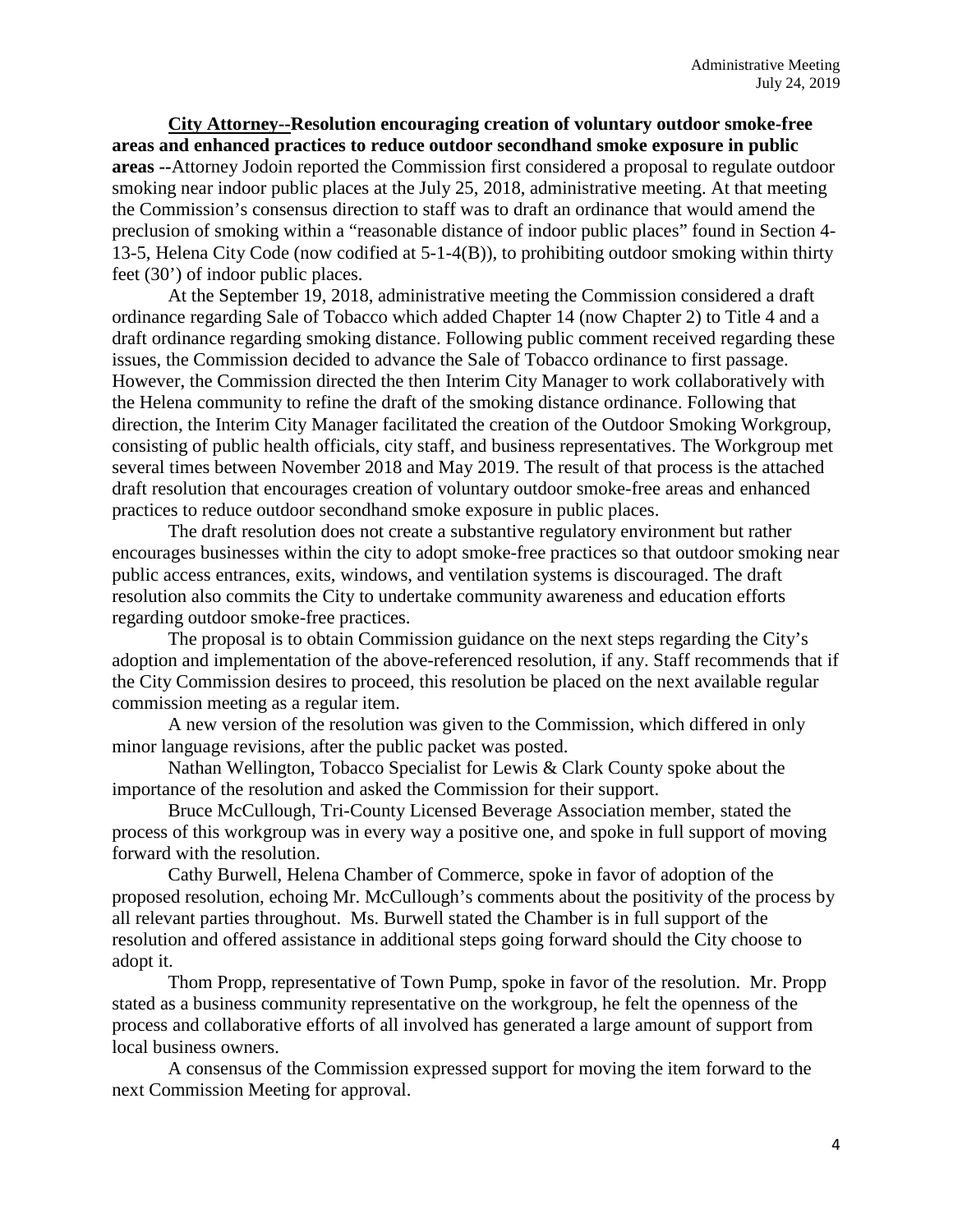## **Community Facilities** – **NorthWestern Energy – LED Streetlight Replacement**

City Manager Cortez reported on the background of the function and responsibility of the utilities, in this case NorthWestern Energy. A dialogue between the City Staff and NorthWestern Energy and the presentation given to the Commission included input from NorthWestern, as well. The Manager demonstrated the difference between the definitions between the City and NorthWestern Energy, and discussed how these differences may impact the decisions going forward. A letter was presented to the Commission from NorthWestern Energy in response to commentary received by the City and questions posed by the Commission and City Staff.

The City has 53 lighting districts accounting for approximately 3,400 streetlights. NorthWestern Energy is currently replacing street light heads with LED luminaries. However, there is a concern that available LED replacements may not meet current City lighting ordinances. Approximately 2,400 out of 3,400 are considered compliant and can be replaced. NorthWestern Energy staff would like to discuss options for continuing with the LED project for those that are not compliant.

City code 10-1-3 Lighting Definitions says "HORIZONTAL CUTOFF: Fixtures that are designed in such a manner that light rays emitted by the fixture, either directly from the lamp, lens, or housing, are only projected below a horizontal plane running through the lowest point on the light source."

The City has several types of lights: Cobra Head, Acorn, Lexington and Contemporary are the most common. The International Dark Sky Association and the Illuminating Engineering Society issued a new light emission standard called the BUG rating in 2011 (Backlight, Uplight, and Glare). While not adopted by any regulatory agency, it is being used to rate streetlights. All light fixtures are recessed and were considered to be in compliance with the definition above until we were informed of the BUG rating.

Cobra Head lights are consistent with City ordinances and BUG rating and will be replaced. Lexington lights are of two types: 1. With Lens (inconsistent with Ordinance) and 2. Without Lens (consistent with Ordinance)

The current Contemporary lights have no comparable replacement and NorthWestern Energy had planned to replace them with Lexington (with Lenses) lights. However, the Lexington (with Lens) and Acorn styles both have reflection from the lens and/or are rated above a zero (out of five), meaning there is upward illumination.

Options for discussion include but are not limited to:

1. Use a Lexington (No Lens) light as it has a zero Uplight rating. Caveat: NorthWestern has received complaints that this type of Lexington is "harsh" in its intensity. If these are used, NorthWestern cannot add lenses later without replacing the entire fixture.

2. Disallow Acorn lights, as they do not have a U rating of zero.

3. Disallow Lexington with Lens, as they do not have a U rating of zero.

4. Request NorthWestern Energy replace all of lights with Cobra head poles and lights. Please note that the current poles cannot be used for Cobra head fixtures and would have to be replaced along with the fixture increasing the cost.

5. The Commission may consider changing the ordinance so that reflection off the Lexington with lens is not a violation of the ordinance.

NorthWestern Energy cannot complete the Front Street lighting project using Acorn lights as directed by the Commission. Again, Acorn lights violate city Ordinance.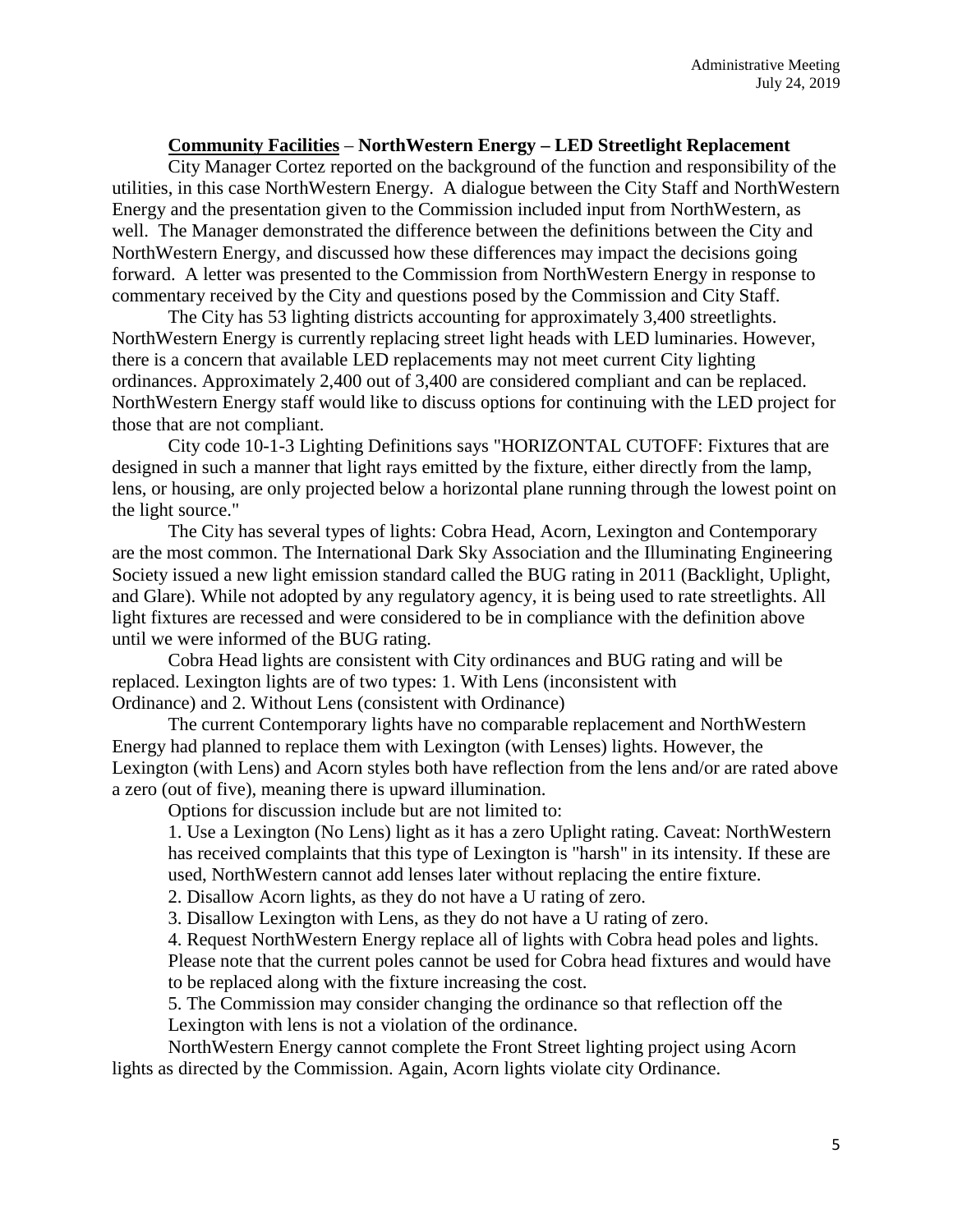Staff and NorthWestern Energy employees held a public meeting on June 26 at the Civic Center. Approximately twenty people attended of which 16 left written comment. From the comments received citizens prioritized in order the importance of three items: 1 dark skies, 2. energy savings, and 3 maintain historic look in that order. Staff also discussed this predicament with residents at the June 29 Farmers Market. Additional input from the community will be received between the time this report is uploaded and the Administrative Meeting. Staff will update the Commission. A summary of all commentary to this date was given to the Commission, as part of their packet.

Several comments were in favor of a more comprehensive lighting plan and desire to slow down the conversion until a plan can be put together. Other questions concerned why there are only a few fixtures to choose from which were selected by NorthWestern Energy. Lastly, some citizens wanted to know why there wasn't dimming technology being considered during this conversion.

Staff and NorthWestern Energy are requesting Commission direction as to how to proceed. The Manager asked the Commission to consider the following factors when making a decision to direct Staff and NorthWestern on how to proceed.

Commissioner Haladay asked how the language of "fixtures" by the City was defined, and where its origins were from. City Attorney Jodoin stated he was not aware of who drafted the language, it originated in the Ordinance adopted in approximately 2000. Commissioner Haladay expressed concerns over the discrepancy between the City of Helena "fixture" definition and that of NorthWestern Energy.

## Public Comments:

Rick Edwards, Director of Community Connections from NorthWestern Energy introduced himself to the Commission. Mr. Edwards spoke to the concerns expressed by Commissioner Haladay, stating he hoped his commentary today would alleviate some of those expressed by the Commissioner. Mr. Edwards also addressed one point within Manager Cortez's presentation, clarifying if a district opted out of the LED project and the High-Pressure Sodium lights burn out, Northwestern would remove the entire fixture from the district, there would not remain a derelict light within those districts. Mr. Edwards expressed NorthWestern's desire to continue the project undiminished, citing lower supply costs to customers and lower maintenance as benefits to the community. He outlined NorthWestern's response to several concerns from Public Commentary and the Commission:

- 1. Dark Skies: 2600 of the light installs are the Cobra Head lights and are Dark Sky compliant. NorthWestern was requesting the City Staff and Commission consider a minor modification of the Ordinance language to address the approximately 800 noncompliant lights, which were the decorative lights only.
- 2. Color Temperature: NorthWestern stated the current LED choice was 3000 Kelvin, despite the industry standard being 4000 Kelvin. The American Medical Associations opinion is 4000 Kelvin or greater causes sleep disruption. Currently, there is not a viable option of a lower Kelvin LED light available to NorthWestern through its reliable vendors than the current 3000 Kelvin lights.
- 3. Light Trespass: NorthWestern asked the Commission to allow the NorthWestern Engineering department to research options for the currently installed lights and prior to the future installations. Mr. Edwards asked the Commission to allow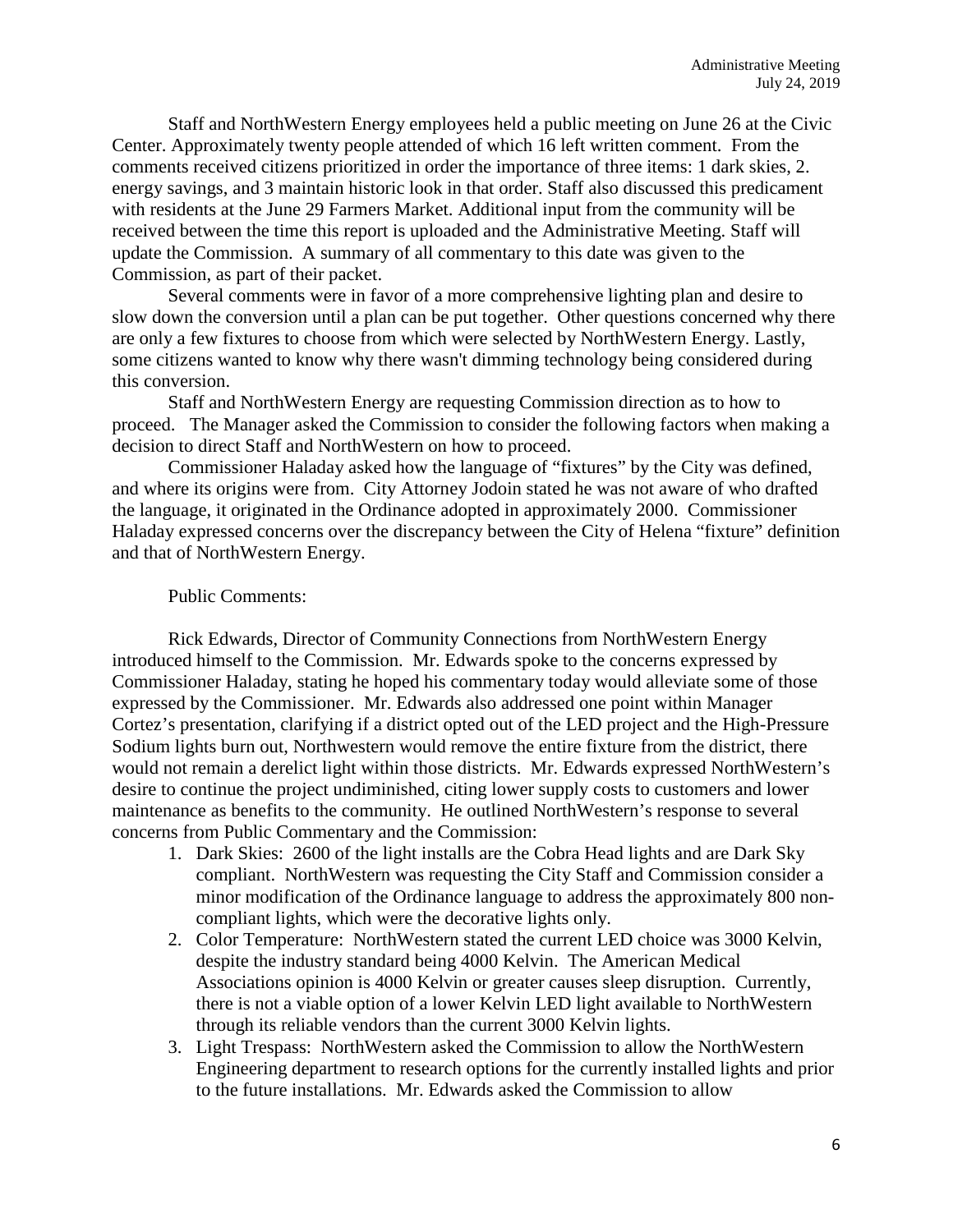NorthWestern some time to assess the situation and offer a variety of solutions to the Commission for consideration.

George Horvath, Manager of Automation, was introduced. Mr. Horvath gave a brief summary of the internal process used by NorthWestern Energy when choosing the lights which were currently being installed, stating Dark Sky compliance and the currently installed High Pressure Sodium specs were major considerations when choosing the LEDs.

Mr. Edwards stated in response to the final question posed in Manager Cortez's presentation regarding costs, all NorthWestern Energy customers pay the same rate. Commissioner Haladay expressed concerns over light trespass for the new LED lights, based upon his own personal observations and the public complaints received by the City. Commissioner Haladay asked Mr. Edwards to discuss the process by which public commentary was received and documented by NorthWestern Energy. Mr. Edwards stated all public commentary received by NorthWestern was being considered and taken seriously. Commissioner Haladay asked if the installation of the lights in question was continuing. Mr. Edwards stated NorthWestern has stopped installing all decorative lights but is still installing the Cobra lights, but further installations would be pending the discussions this evening. Commissioner Haladay asked NorthWest Energy to consider ceasing the project altogether, until an agreement and solution could be developed.

Commissioner Haladay asked for clarification on the Capital funds Districts, asking if it was possible to know how much a particular District has contributed to the light replacement fund.

Sarah Norcott, Corporate counsel for NorthWestern, explained the rates process internally and how the rates are determined. Ms. Norcott stated due to the funds for all districts being placed into one accounting pool and then assessed based upon multiple factors amongst all NorthWestern district customers, it is not feasible to determine an exact amount a specific district or customer has contributed to the lighting replacement fund.

Mr. Edwards also addressed the possibility of the commission choosing to pause the project altogether, this may increase the costs to the Helena customers as an offset to NorthWestern's vendor and contracted services costs. Commissioner Haladay asked if NorthWestern would be able to offset their costs by utilizing the allocated equipment to complete replacement projects in other cities throughout the state. Mr. Edwards confirmed this was an option for equipment, but the scheduled workforce costs may not be covered.

Mayor Collins asked for specific solutions NorthWestern was proposing. Mr. Edwards stated NorthWestern was open to working collaboratively with the City to come to a resolution for all the concerns addressed by the Commission and community members, as stated earlier in the discussion.

Commissioner Haladay stated to NW representatives he maintained concerns, but his concerns could be alleviated greatly, if the argument regarding the fixtures could be dropped by NorthWestern.

Commissioner Noonan excused himself due to a family emergency. City Attorney Jodoin recommended the meeting be adjourned and a new date to continue discussing this matter be chosen.